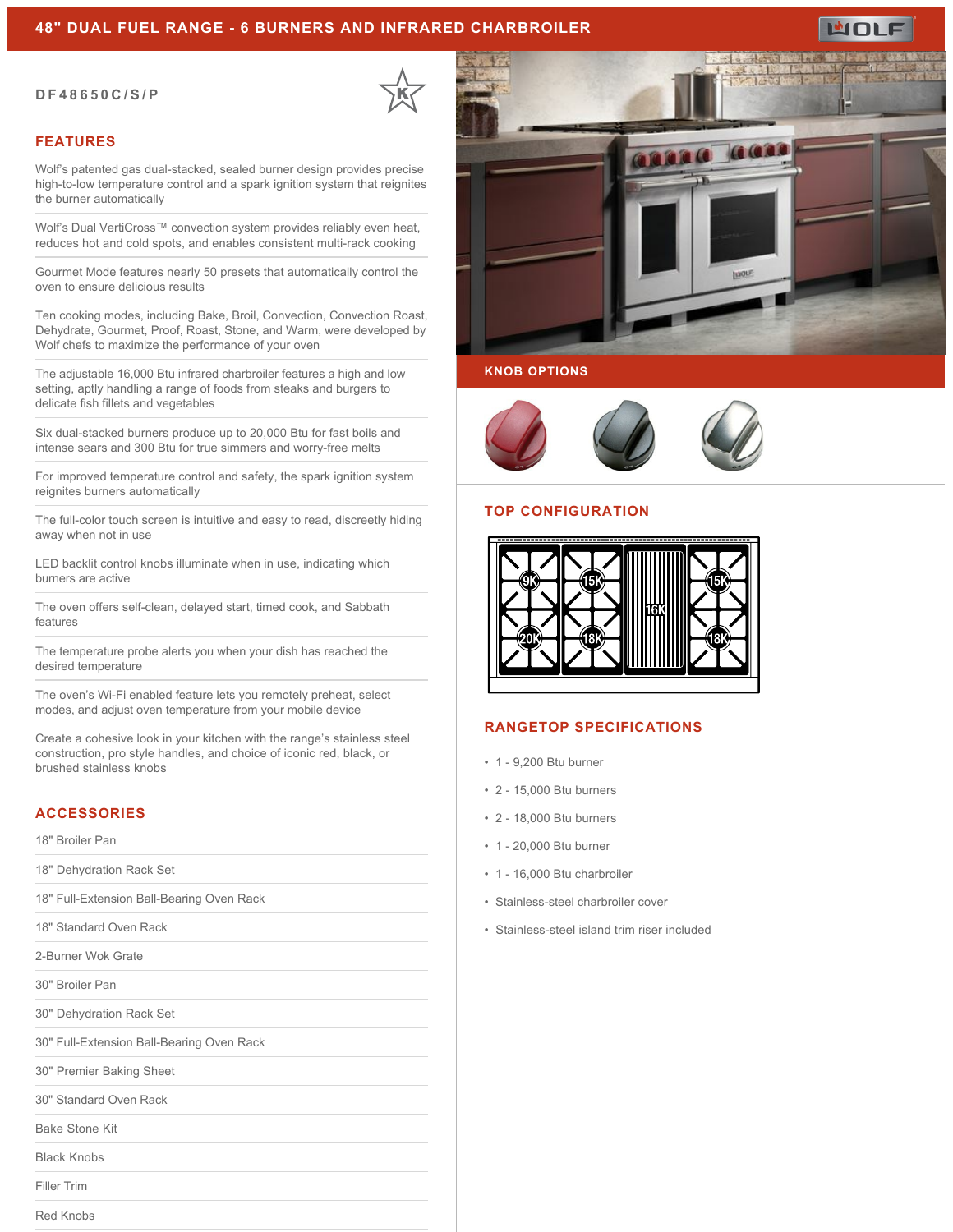| <b>Stainless Steel Knobs</b>                                                                                         |
|----------------------------------------------------------------------------------------------------------------------|
| Temperature Probe                                                                                                    |
| <b>Rear Caster Covers</b>                                                                                            |
| Front Leg Extension Covers                                                                                           |
| <b>Stainless Steel Kickplates</b>                                                                                    |
| 5" and 10" stainless steel risers, and 20" riser with shelf                                                          |
| Accessories available through an authorized dealer.<br>For local dealer information, visit subzero-wolf.com/locator. |

Specifications are subject to change without notice. This information was generated on August 19, 2021. Verify specifications prior to finalizing your cabinetry/enclosures.